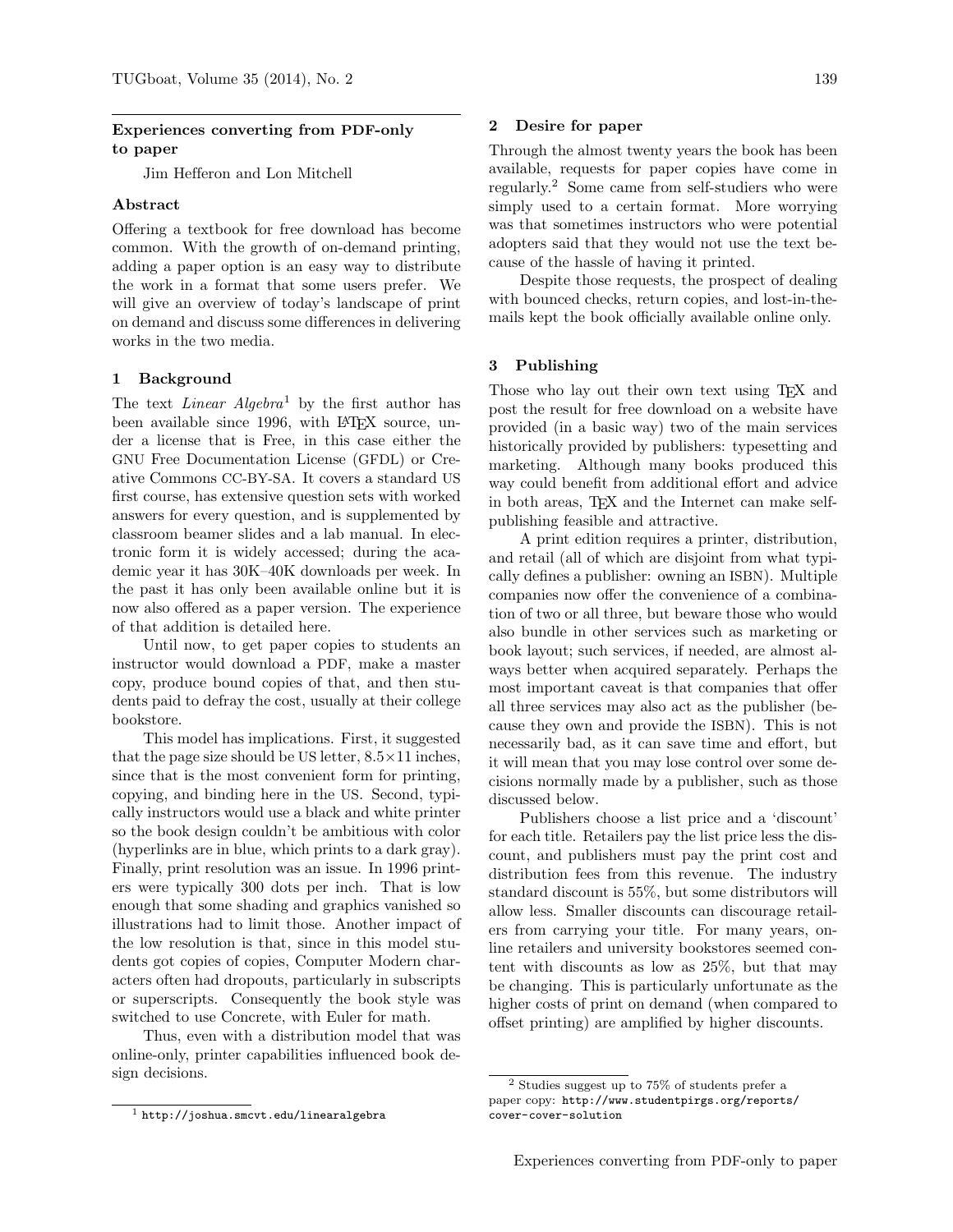In our opinion, the ideal print edition of a Free book should have a (very) low price, be easily available to college bookstores and sold by multiple online retailers, and require little or no effort of the author beyond initial setup. Unfortunately, to the best of our knowledge, there is not currently an easy way for an author working alone to achieve all of these simultaneously. There is a great need for a new model in the book business that is attuned to open-source projects, but that business is dominated by a few large companies and change seems far off.

With Linear Algebra, using a "low-profit" company (L3C) created by the second author to act as the publisher, we have achieved (for the moment) each of the three goals above.

#### 4 Why do it yourself ?

The GFDL has a fascinating premise, providing specific language that allows anyone to publish your book. This turns the usual relationship between author and publisher around— anyone can grab a GFDL-licensed work and offer a version for sale, including a print version. That has happened a number of times with Linear Algebra. This may be attractive to authors who would like to have a print edition but would rather not have to do any of the work. The GFDL may not be to everyone's liking, however, as it does not place many limits on what the publisher can and cannot do; for example, previous print versions of Linear Algebra offered for sale have not been updated when the online text has been updated. One could easily adapt a more restrictive license to a similar function by offering specific exceptions to reputable potential publishers.

If you are interested in having your work published in this way, you can be of great help to potential publishers in your use of TEX. For example, it is likely a publisher will need to reformat your work to an industry-standard page size; using already provided descriptive commands (such as \emph instead of \textit) and/or providing new commands that can easily be redefined in the preamble (such as a \beforeexercisesskip instead of a \medskip) is highly recommended.

Open source books need not be new material; if you own the copyright to an out-of-print book (or can acquire it from the publisher), you can make a quality contribution to this growing movement.

#### 5 Money

With reputable printers, costs are significantly less for industry-standard book sizes. The original size of *Linear Algebra*, US letter  $8.5 \times 11$  inches, is not standard in printing, and is expensive. Lower-level textbooks often have a larger page size than upper level ones, so we went with one of the larger standards,  $7.5 \times 9.25$  inches. One advantage of this size is that we can retain LAT<sub>FX</sub>'s default text width and so downloaders have the option to print onto US letter.

We had some other costs: setup fees, an annual listing fee, and ISBNs. (Traditionally, if two copies of a book had the same ISBN then a buyer could depend on them being substantially the same, so any major or even many minor changes in a book should trigger a new ISBN.)

On the revenue side, having a little extra from each copy helps with things like being able to display and distribute free books at the Joint Math Meeting. In any event, rounding up to the nearest multiple of five is safer than rounding down.

Note that with a GFDL book, anyone could undercut the price. However, most readers interested in the book go to its web page, which points to the official paper edition. The price of that is so reasonable that we don't see users looking for a non-official (and possibly outdated) version.

The takeaway is that we used Ingram's print on demand service at a \$20 list price, which splits into (about) thirds for printing, the retailer, and us.

#### 6 The outside

Coming out with a paper copy seemed to call for giving it a nice cover. With print on demand services, the cover is uploaded as one file that shows the front, back, and spine. Any revision that adds or removes pages changes the size of the spine (Linear Algebra's 498 pages yield a spine of 1.001 inches). This means that an author should create the cover using a process that is easily redone. In this case, the elements in the cover file were arranged in a LAT<sub>F</sub>X picture environment to get exact locations.

There is no printing on the inside of the cover. Consequently the driver file book.tex got a flag so that if the PDF is for paper then it makes an extra inside sheet, a title page, whose back is the page with the list of symbols. (This flag also prints hyperlinks in the book's body in black instead of the electronic PDF's blue.)

Traditionally the back cover has some marketing text, which is a challenge to write for an academic unused to selling. The ISBN and bar code go there also, in a box about an inch tall.

#### 6.1 Art

The main difficulty with the cover was not technical. Getting a capable person to execute a graphic proved to be hard. For example, a colleague in Media Studies recommended a talented student who